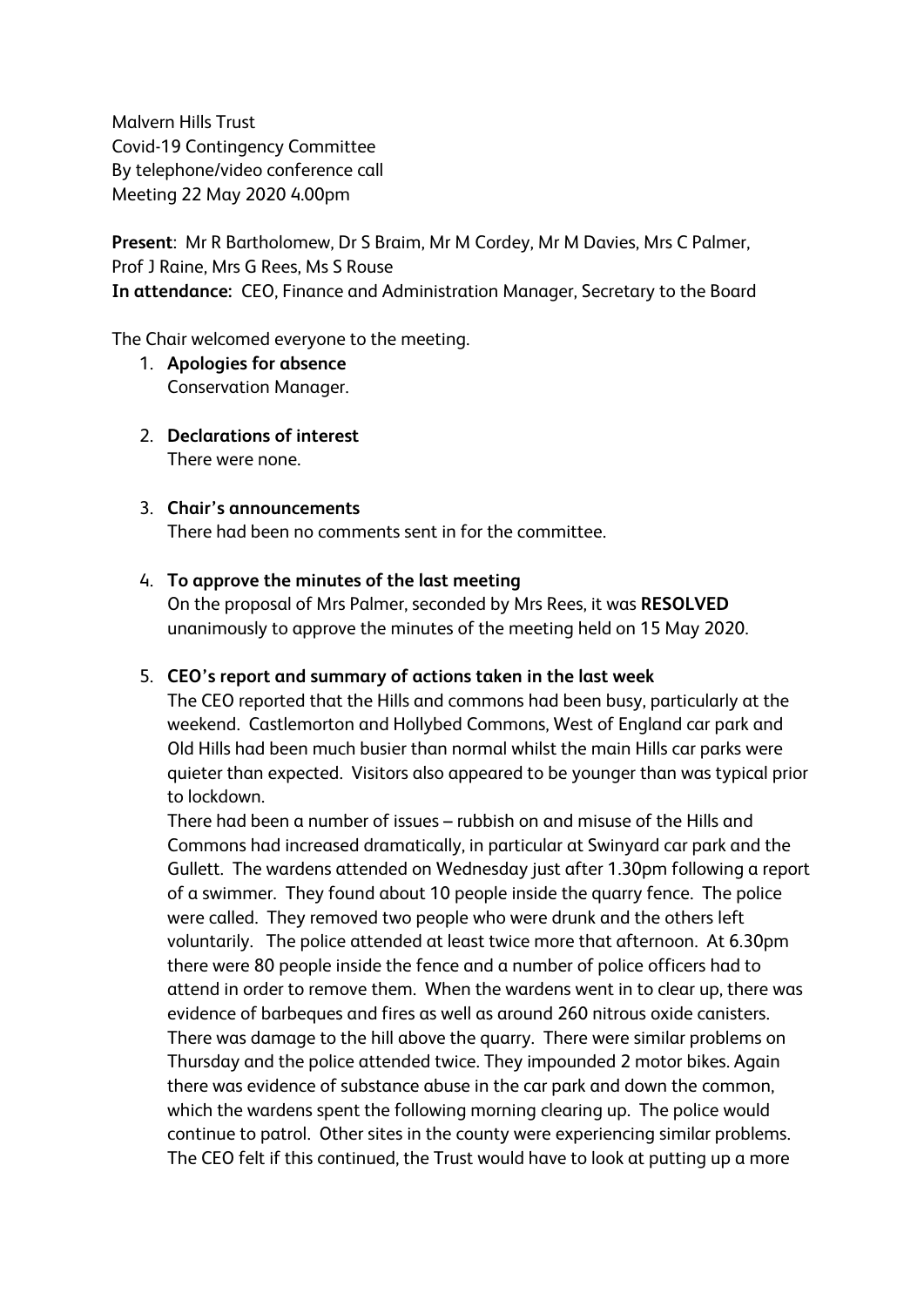imposing physical barrier around the quarry because of the amount of Trust and police time which was being taken up.

Elsewhere things had been manageable. There had been few issues with the car park ticket machines and people generally were happy to pay by card. Another major issue was that the British Camp and Wyche Cutting toilets were closed. Herefordshire Council had sent a message saying that at the moment the Council did not intend to re-open the toilets. The reasons given were that the Council's contractors had carried out a risk assessment and thought it would be difficult to keep their staff safe, it would be difficult to put in social distancing measures and their cleaning contractor had a staff shortage due to staff being furloughed. Ms Rouse said that Wychavon were opening toilets this week and MHDC the following week, with appropriate signage, and she felt Herefordshire

Council were being over cautious.

The CEO reported that people were going to the toilet "in the field" and in particular behind the toilet building at the Wyche. This was a public health issue. MHT staff did not have the correct PPE to clear up and he had alerted Herefordshire Council to the problem around the toilet block. The Trust would

have to use a contractor to clear any accumulations elsewhere.

The CEO said that if the current restrictions stayed in place, high levels of use of the Hills would continue, particularly if there was no prospect of taking summer holidays abroad.

The warden vacancy had been advertised with a closing date of 8 June. To date there had been 35 applications. The Conservation Officer was working as a warden and carrying out no conservation work at present.

The Committee asked the CEO to thank the wardens – their hard work was much appreciated.

Prof Raine confirmed that the ice cream vans were at Beacon Road. The Finance and Administration Manager confirmed that the licence had been issued and the fee paid.

# 6. **Financial update (including car park pass sales)**

The Finance and Administration Manager welcomed the office staff back to work. Since they resumed work, 380 passes had been sent out with another 20 awaiting confirmation of payment. 180 applications had been received by E-mail (many for multiple passes), about 30 by post and the rest by phone. In the main, the passes had been sent out on the same working day the applications were received. There had been positive feedback.

The Financial Assistant had analysed the car park takings. Over a seven day period in May 2019, takings were around £7,500. In the last week they had been around £10,000.

The wording of the trustees report for the annual accounts would be sent out for review by the trustees next week.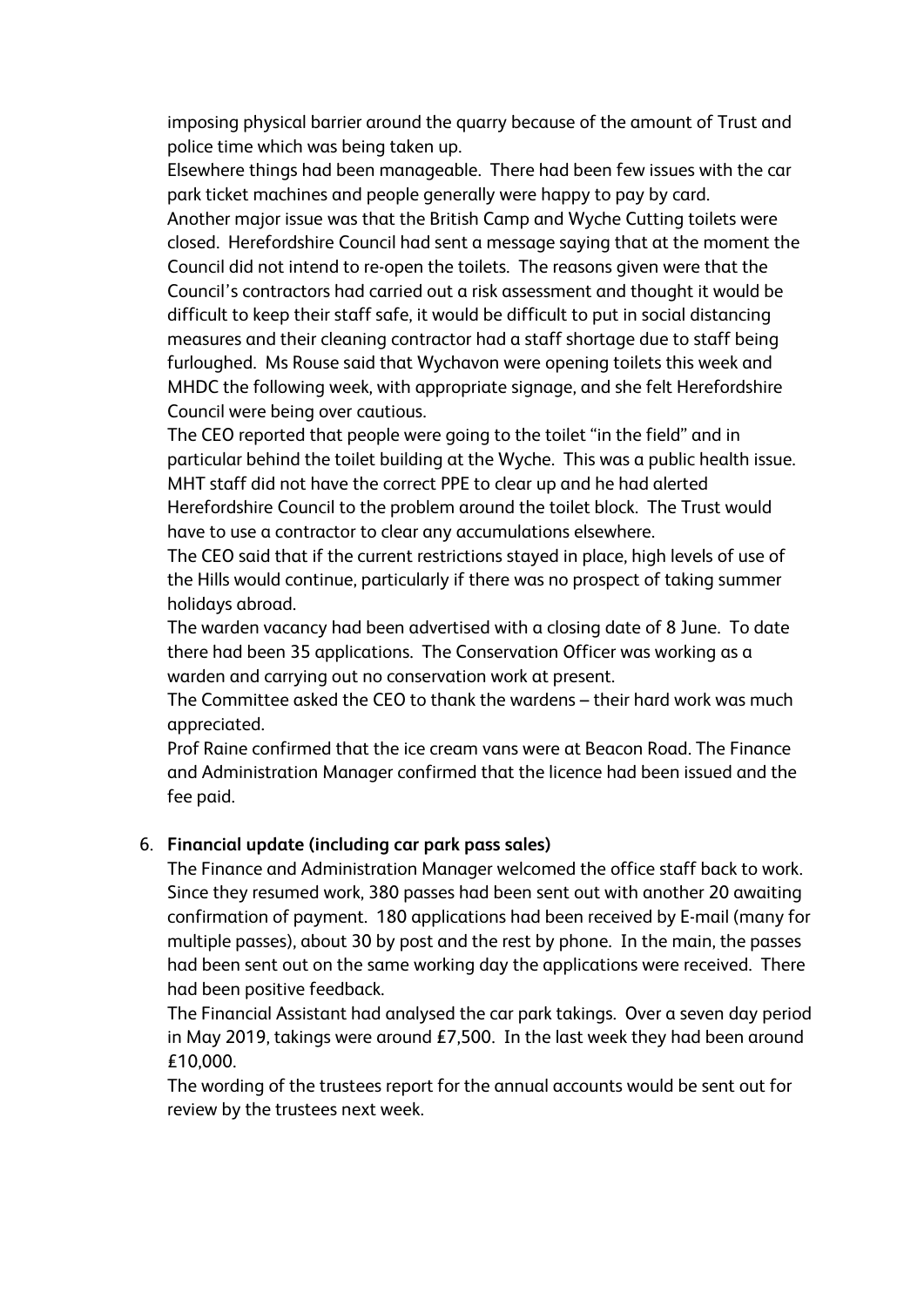The CEO said that not having to collect or count the cash from the car park machines freed up staff time. He wondered whether there would be a demand for cash payments when the covid –19 crisis was over, as habits would have changed.

## 7. **Health and Safety update**

The CEO went through the paper. There had been no further accidents or incidents since it was written.

## 8. **Any other matters for discussion**

The Secretary to the Board said that she had been running trial meetings using StarLeaf. She thanked Dr Braim for his help. Once all those trustees who wanted to join a small scale trial meeting had done so, the plan was to have an all-trustee trial on Thursday 28May, hold a second all-trustee trail in early June and then to hold the Board meeting remotely with a short agenda on 11 June. She was negotiating with StarLeaf over the cost of streaming the meetings. Confidential business would have to be dealt with in a second meeting that was not streamed. The committee discussed the problem of dealing with confidential business in a virtual meeting. This required further consideration.

9. **Urgent communications**

There were none.

### 10. **Date of next meeting**

Next meeting 29 May 2020 at 4.00pm (by telephone conference).

### **The meeting closed at 17.15pm**

### **CONFIDENTIAL**

**Minutes Released**

# 11. **Update on staff and furlough scheme**

Ms Rouse left the meeting.

Two staff were shielding (on furlough), one other staff member was on furlough until 27 May when he would return to work. There would be no further furloughing of staff unless circumstances changed. One person was signed off sick. The CEO and Finance and Administration Manager had reviewed the policy on gifts to retiring staff members. The policy was 18 years old. It provided for a payment of £10 per year of employment, plus a rose bowl for employees who had worked 20 years or more for the trust. Ten pounds in 2002 would be worth in the region of £16.40 today. The policy needed to be updated. The CEO was of the view that £20 per year would be more appropriate. It was also felt that the rose bowl should be replaced by a contribution of up to £250 to a picture of the employee's choice. It was agreed that the Finance and Administration Manager